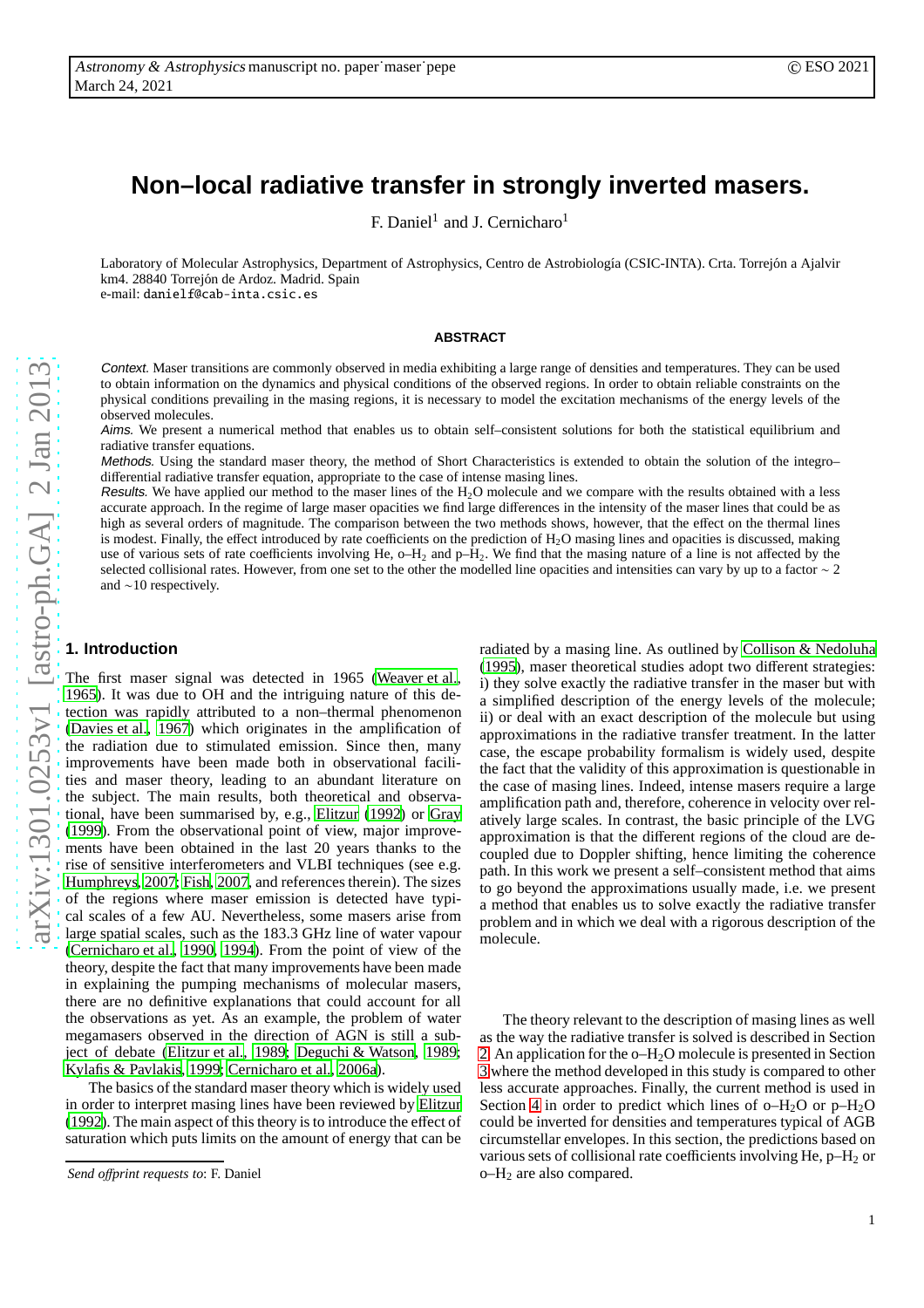# <span id="page-1-0"></span>**2. Theory**

# 2.1. Absorption coefficient

In the case of intense masers, the radiation field starts to influence the inversion of the population, avoiding a complete frequency redistribution, leading to differing line profiles for absorption and emission. This occurs when the intensity in the masing lines exceeds a certain threshold which depends on the given physical conditions. In this case, the maser is said to be saturated. The way this effect is introduced in the theory is described later in this section.

Moreover, under a particular geometry the amplification path varies with direction, implying that the distribution of molecular velocities should in principle be considered as anisotropic. This problem was first identified by [Bettwieser & Kegel \(1974](#page-9-3)). In the case of spherical geometry, a common approximation, known as "standard theory", consists of neglecting the anisotropy of the molecular velocities resulting from the existence of directions of different path lengths. The validity of this assumption was tested in various studies (see e.g. [Bettwieser](#page-9-4), [1976](#page-9-4); [Neufeld, 1992;](#page-10-10) [Emmering & Watson, 1994](#page-10-11); [Elitzur](#page-10-12), [1994\)](#page-10-12) for spherical geometry. They concluded that considering explicitly the anisotropies of the absorption coefficient could lead to variations in the properties of the emerging maser radiation, in the case of saturated masers. However, it was pointed out that these variations remain unimportant in comparison to the uncertainties that affect maser theory, and that the standard theory should, at least, be a reasonably good first approximation. Given the large number of simplifications adopted by the standard theory in the treatment of the radiative transfer (RT), we assume in the following that the masing line absorption coefficients are isotropic, and we follow a procedure similar to that described by [Anderson & Watson \(1993](#page-9-5)). First, we consider the frequency– dependent statistical equilibrium equations (SEE) for the level *i*:

<span id="page-1-1"></span>
$$
\frac{dn_i(v)}{dt} = \sum_{j \neq i} \left[ N_j \phi(v) C_{ji} - n_i(v) C_{ij} \right] + \left[ N_i \phi(v) - n_i(v) \right] C_{ii}
$$

$$
+ \sum_{j \neq i} \left[ n_j(v) R_{ji}(v) - n_i(v) R_{ij}(v) \right]
$$
(1)

with

$$
R_{ij}(v) = \begin{cases} A_{ij} + \frac{B_{ij}}{4\pi} \int I_v(\Omega) d\Omega & \text{if } E_i > E_j \\ \frac{B_{ij}}{4\pi} \int I_v(\Omega) d\Omega & \text{if } E_i < E_j \end{cases}
$$
 (2)

In these equations,  $N_i$  represents the total population of level  $j, n<sub>i</sub>(v)$  is the population of level *j* at the velocity *v*. The quantity  $\phi(v)$  corresponds to the usual Doppler line profile that accounts for both the thermal and turbulent motion of the molecules.  $A_{ij}$ and  $B_{ij}$  are the Einstein coefficients for spontaneous and induced emission,  $E_j$  is the energy of level *j*,  $C_{ji}$  are the collisional rates from level *j* to level *i* and  $I_v(\Omega)$  is the specific intensity in a direction specified by  $\Omega$ . We note that in equation [1](#page-1-1) the elastic collisional rates  $C_{ii}$  have to be formally included since they contribute to the relaxation of velocities [\(Anderson & Watson](#page-9-5), [1993](#page-9-5)). Equation [1](#page-1-1) can be re-written so that all levels except those involving the maser transition are included in the so called pump and loss rates. This leads to a phenomenological treatment where the full SEE is artificially reduced to a two level system. In the following, the labels *u* and *l* indicate the upper and lower maser levels, respectively. Assuming that for all the other transitions

the absorption and emission line profiles are identical and are given by the Doppler line profile  $\phi(\nu)$ , we obtain from eq. [1:](#page-1-1)

<span id="page-1-2"></span>
$$
0 = \Lambda_u(v)\phi(v) - n_u(v)[\Gamma_u(v) + C_{ul} + C_{uu}] + \phi(v)[N_l C_{lu} + N_u C_{uu}] - n_u(v)A_{ul} - \Delta n(v)R_{lu}(v)
$$
(3)  

$$
0 = \Lambda(v)\phi(v) - n_v(v)[\Gamma(v) + C_{ul} + C_{ul}]
$$

$$
0 = \Lambda_{l}(v) \phi(v) - n_{l}(v) [\Gamma_{l}(v) + C_{lu} + C_{ll}] + \phi(v) [\Lambda_{u} C_{ul} + N_{l} C_{ll}] + n_{u}(v) A_{ul} + \Delta n(v) R_{lu}(v)
$$
(4)

where the pump and loss rates, noted  $\Lambda_i$  and  $\Gamma_i$  (with  $i \in \{u, l\}$ ), are defined by

$$
\Lambda_i(\nu) = \sum_{j \neq \{u, l\}} N_j \left[ C_{ji} + R_{ji}(\nu) \right] \tag{5}
$$

$$
\Gamma_i(\nu) = \sum_{j \neq \{u, l\}} \left[ C_{ij} + R_{ij}(\nu) \right] \tag{6}
$$

This leads to the usual expression:

<span id="page-1-3"></span>
$$
\Delta n(v) = \frac{g_l}{g_u} n_u(v) - n_l(v) = n_0(v) \left[ 1 + \frac{R_{lu}(v)}{\bar{J}(v)} \right]^{-1} \phi(v) \tag{7}
$$

with

$$
n_0(v) = \frac{1}{1 + \mathcal{B}(v)\frac{g_u}{g_l}A_{ul}} \left(\mathcal{A}(v) \left[\Lambda_u(v) + N_l C_{lu} + N_u C_{uu}\right] - \mathcal{B}(v) \left[\Lambda_l(v) + N_u C_{ul} + N_l C_{ll}\right]\right)
$$
\n(8)

$$
\bar{J}(v) = \frac{1 + \mathcal{B}(v)\frac{g_u}{g_l}A_{ul}}{\mathcal{A}(v) + \mathcal{B}(v)}
$$
(9)

and

$$
\mathcal{A}(v) = \frac{g_l}{g_u} \left[ \Gamma_u(v) + C_{ul} + C_{uu} + A_{ul} \right]^{-1}
$$
 (10)

$$
\mathcal{B}(v) = \left[ \Gamma_l(v) + C_{lu} + C_{ll} - \frac{g_u}{g_l} A_{ul} \right]^{-1}
$$
 (11)

The source function of the masing line is given by:

<span id="page-1-5"></span>
$$
S_{ul}(v) = -\frac{2hv^3}{c^2} \frac{g_l}{g_u} \frac{n_u(v)}{\Delta n(v)}
$$
(12)

where  $n<sub>u</sub>(v)$  can be obtained from eqs [3](#page-1-2) and [7.](#page-1-3) Contrary to the case of thermal lines, the source function is frequency dependent for the maser line.

In order to obtain the source functions and the absorption coefficients from these expressions, we see that the relevant quantities are the specific line intensities (averaged over the angles), and the total level populations,  $N_j$ . The latter are obtained by solving the frequency independent SEE expressed by:

<span id="page-1-4"></span>
$$
0 = \sum_{j \neq i} \left[ N_j C_{ji} - N_i C_{ij} \right] + \sum_{j \neq i} \left[ N_j \bar{J}_{ji} - N_i \bar{J}_{ij} \right]
$$
(13)

with

$$
\bar{J}_{kl} = \int \phi_k(\nu) R_{kl}(\nu) \, \mathrm{d}\nu \tag{14}
$$

In the latter expression, the velocity profile  $\phi_k(v) = n_k(v)/N_k$ accounts for the departure from the Doppler line profile if the line  $k \to l$  is a masing transition, for consistency with eq. [1.](#page-1-1) In the case of thermal lines, these profiles are simply given by the Doppler profile and are identical for both levels. In this latter case, the average of the specific intensities over angles and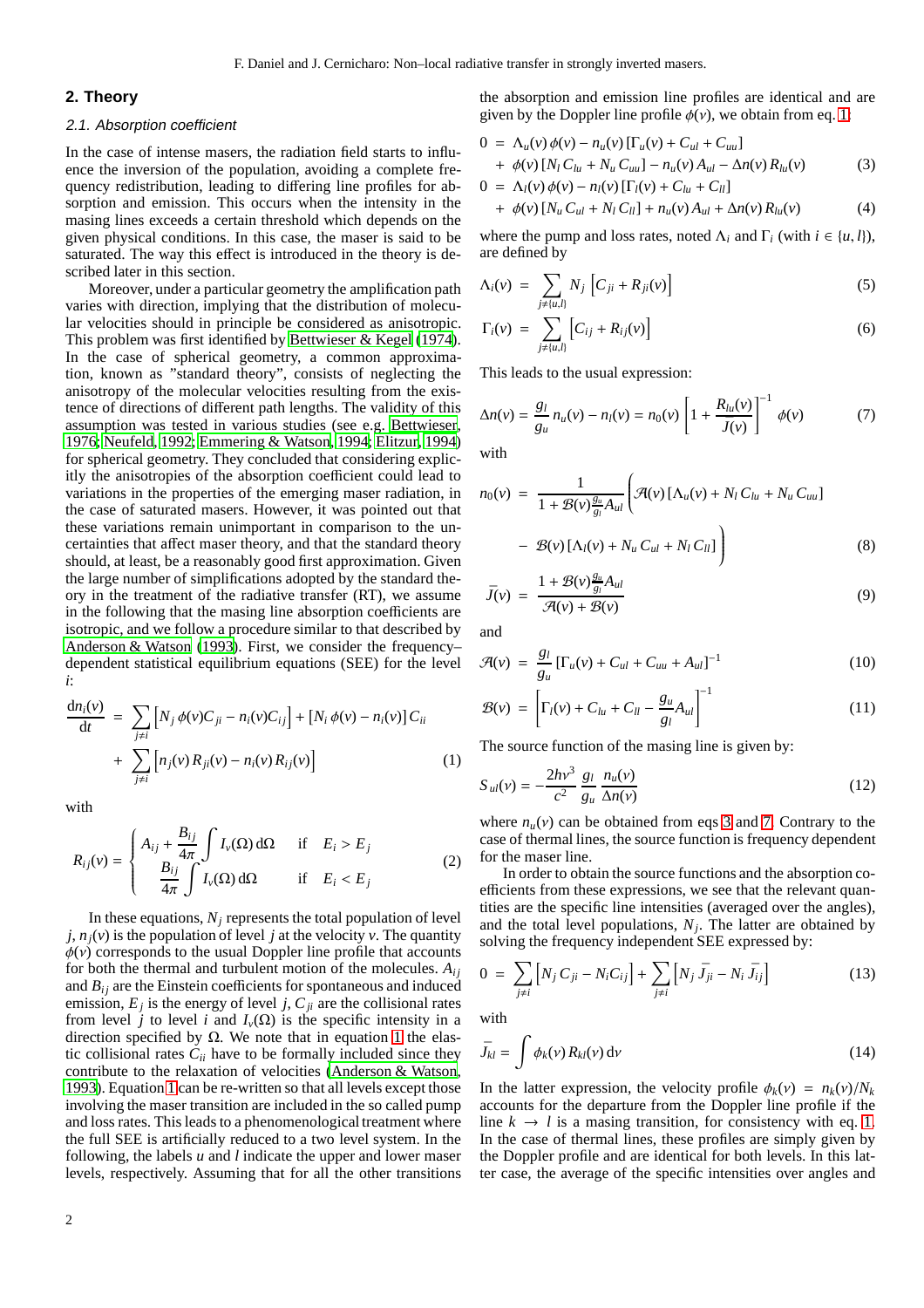velocities in eq. [13](#page-1-4) can be factorized, which is crucial in establishing the preconditioned form of the SEE, as discussed by [Rybicki & Hummer \(1991\)](#page-10-13). In the case of masing lines and for consistency with eq. [1,](#page-1-1) we have introduced unequal velocity profiles for the maser levels; consequently the factorisation leading to the preconditioned SEE is no longer feasible. Hence, the usual ALI method cannot be applied.

In most studies treating the radiative transfer in the presence of masers, the pumping rates are taken to be independent of the velocity. In this case the expression for the population difference is similar to eq. [7](#page-1-3) except that the velocity dependence of  $n_0(v)$ and  $\bar{J}(v)$  is omitted. Hence, the absorption coefficient will just depend on velocity through the term  $R_{lu}(v)$ . In the case of unsaturated masers, this term is always negligible in comparison to  $\bar{J}(v)$  and the absorption coefficient is given by the Doppler line profile. However, for a saturated maser, i.e., for a line with  $R_{\mu\nu}(v) \sim \bar{J}$ , the absorption coefficient decreases at the line centre. This translates to the fact that, for a given pumping scheme, the molecules pumped to the upper level are readily depleted to the lower by stimulated emission since the number of masing photons is large. At this stage, the maser amplification starts to be linear at line centre and the maser line re–broadens.

#### 2.2. Solution of the transfer equation

To solve the transfer equation we have used the short characteristic method (SC) introduced by [Olson & Kunasz \(1987](#page-10-14)) . The numerical code based on this method has previously been described in [Daniel & Cernicharo \(2008](#page-10-15)) for the case of thermal transitions in 1D spherical geometry. Briefly, in the SC method we assume that the source function can be reproduced numerically by a polynomial function of the opacity in the line (usually of order 1 or 2). At each iteration the absorption coefficients are known from the current populations, and the opacities are evaluated assuming that they behave linearly between consecutive grid points. These assumptions permit us to solve analytically the transfer equation at each spatial grid point. In our models, the radiative transfer deals with both maser and thermal lines. However, the treatment for maser propagation is only switched on when the opacity of a line (i.e.  $\tau_{ul} = N_l - g_l/g_u N_u$ ), at a particular grid point, is negative. For the same line and for the radii where the opacity is positive, the line is treated in a standard way relevant to thermal radiation.

In what follows, we describe a method that allows us to solve the transfer equation for masing lines. It is based on the assumption that the source functions are linearly interpolated. Hence, along a characteristic, specific intensities are derived according to:

<span id="page-2-0"></span>
$$
I_i = I_{i-1} e^{-\Delta \tau_i} + \alpha_i S_{i-1} + \beta_i S_i
$$
 (15)

where the  $\alpha_i$  and  $\beta_i$  coefficients depend on the opacity  $\Delta \tau_i$  between points  $i$  and  $i - 1$ .

In the case of masing lines, a difficulty arises from the fact that the absorption coefficient at point *i* depends on the angular average  $R_{lu}(v)$  of the specific intensities  $I_i(\theta)$ :

$$
\kappa_{lu}(\nu) = -\frac{h\nu}{4\pi} B_{lu} n_0^+(\nu) \left[ 1 + \frac{R_{lu}(\nu)}{\bar{J}^+(\nu)} \right]^{-1} \phi(\nu) \tag{16}
$$

where the quantities indexed by a cross (e.g.  $\bar{J}^+$ ) are obtained with the current estimate for the populations of the energy levels (i.e. the populations obtained at the previous iteration). The same applies to the source functions (see eq. [12\)](#page-1-5). Therefore, the radiative transfer equation becomes integro–differential, whereas in the case of thermal lines, the problem consists in solving a differential equation. Note that the integral part of this integro– differential equation involves an integration of the intensities over  $4\pi$  steradians. In order to obtain intensities which are fully self-consistent with the level populations used at a given iteration, we thus proceed in three steps.

#### 2.2.1. First iterative scheme

As a first step, we derive specific intensities at each grid point according to eq. [15](#page-2-0) assuming that the source functions are independent of the radiation field. In other words, we use eq. [12](#page-1-5) in order to express the source function assuming that the average radiation field is  $R_{lu}^+(\nu)$ . For each frequency, we obtain the solution iteratively by calculating  $I_v(\theta)$  for  $\theta \in [0 : \pi]$  and then updating  $\kappa_{lu}(v)$  at grid point *i*. We iterate until the calculated specific intensities are consistent with the initial averaged radiation field.

In the following discussion,  $R_{lu}(v)$  is indexed by *i* or *f* whenever it corresponds to the radiation field used in the evaluation of  $\kappa_{lu}(v)$  or to the one which results from the evaluation of eq. [15](#page-2-0) and made use of  $R^i_{l\mu}(\nu)$ . Additionally, the solutions obtained during the previous steps are indexed with the superscript > if they satisfy  $R_{lu}^f(v) > R_{lu}^i(v)$  and with the superscript < on the contrary. Once the iterative process has been initialised, a trial value for  $R$ *lu*(*v*) is obtained according to:

$$
\log R_{lu}(v) = \frac{b}{1-a} \tag{17}
$$

with

$$
\begin{cases}\n a = \log \left( \frac{R_{lu}^{f>}(\nu)}{R_{lu}^{f<}(\nu)} \right) / \log \left( \frac{R_{lu}^{i>}(\nu)}{R_{lu}^{i<}(\nu)} \right) \\
b = \log R_{lu}^{f>}(\nu) - a \log R_{lu}^{i>}(\nu)\n\end{cases}
$$
\n(18)

The radiation field derived in this way is used to update  $\kappa_{lu}(\nu)$ . Depending on the resulting specific intensities, one of the pair  $(R_{l\mu}^{i>}$ ,  $R_{l\mu}^{f>}$  or  $(R_{l\mu}^{i<}$ ,  $R_{l\mu}^{f<}$  is updated. Finally, the iterative process is stopped when we have  $R_{lu}^i = R_{lu}^f$ , within a given accuracy. Figure [1](#page-3-1) shows the typical behaviour of  $R_{lu}^f$  as a function of  $R_{lu}^i$ . The averaged radiation fields determined using our method are marked with squares and are indexed according to the iteration number.

#### 2.2.2. Second iterative scheme

Once this process has been achieved, we perform an update of the source function at point *i* according to eq. [12,](#page-1-5) and using the average radiation field  $R_{lu}(v)$  derived during the first iterative scheme. The whole process is then repeated until we obtain convergence for the source function at the current grid point.

#### 2.2.3. Third iterative scheme

As previously stated, in order to derive the absorption coefficient, it is necessary to know the angular average of specific intensities over  $4\pi$  sr. Using the SC method, the spatial grid is first swept from the outermost grid point  $(i = N)$  to the innermost one (i = 1) providing the intensities  $I_i(\theta)$ , with  $i \in [1; N]$  and  $\theta \in [\pi/2, \pi]$ . The grid is then swept in the other direction so that the intensities for  $\theta \in [0; \pi/2]$  are then known. This sweeping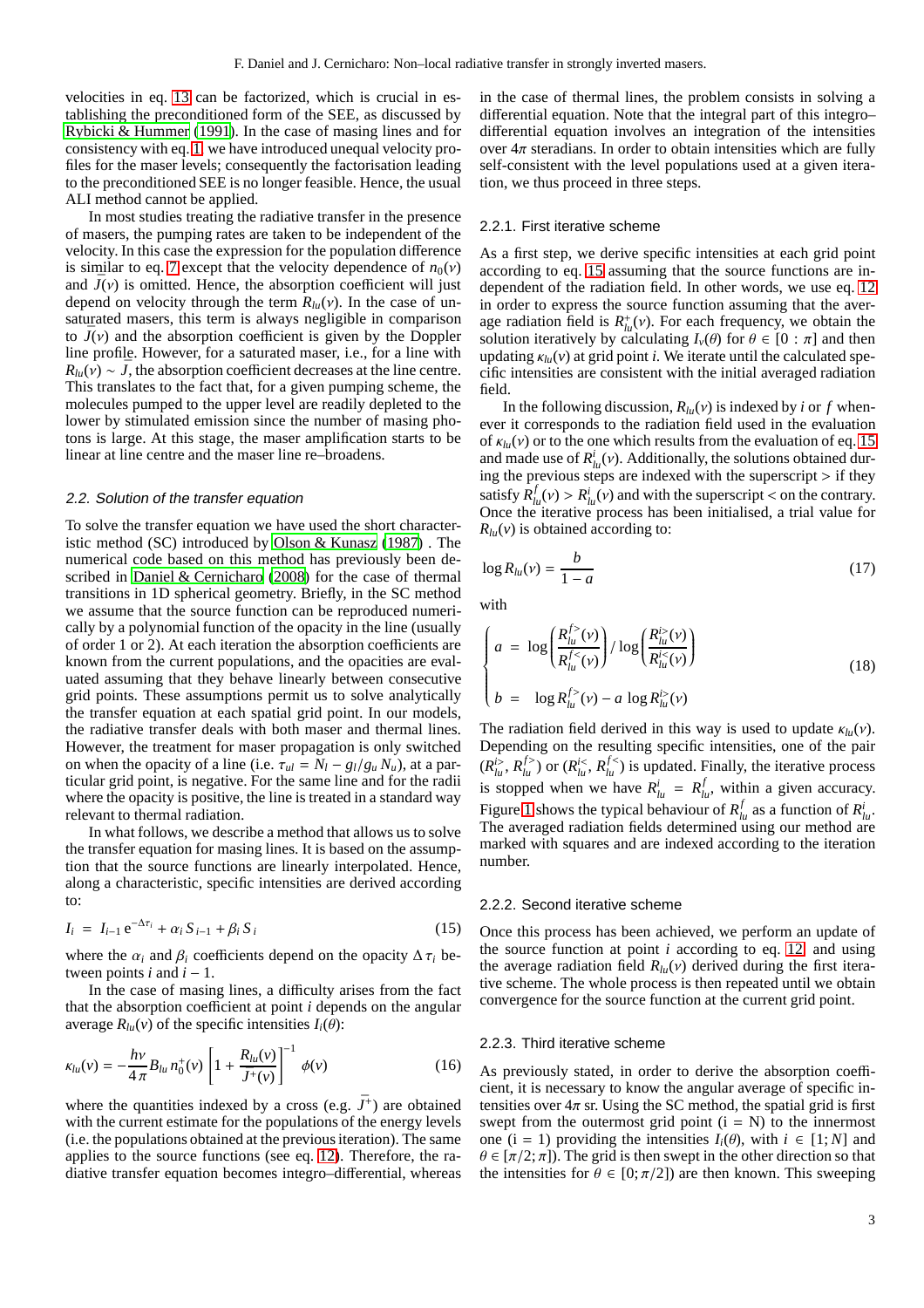

<span id="page-3-1"></span>Fig. 1. Variation of the averaged radiation field (solid line) as a function of the initial radiation field entering in the determination of the absorption coefficient. The dashed line corresponds to a straight line of slope unity. The solution of the problem corresponds to the intersection between the two curves. The squares correspond to the averaged radiation field obtained at each iteration.



<span id="page-3-2"></span>**Fig. 2.** Schematic diagram showing the availability of incoming intensities during the inward propagation.

procedure is adopted so that at every moment during the propagation, only the populations used at the current iteration are needed to derive the intensities. In the case of masing lines, an additional complexity arises from the fact that during the inward propagation, the incoming intensities for  $\theta < \theta_{lim}$  have not yet been calculated (c.f. figure [2\)](#page-3-2) with the current populations while they enter in the evaluation of the absorption coefficient.

The third iterative scheme thus consists of obtaining an overall convergence for the intensities  $I_i(\theta)$ , with  $i \in [1:N]$  and  $\theta \in [0; \pi]$ . This is done by performing successive sweeping of the spatial grid, each iteration leading to an update of the intensities  $I_i(\theta)$ .

# <span id="page-3-0"></span>**3. Application**

In order to test our method, we have performed model calculations for the ortho state of the water molecule and the comparison is made with respect to a simplified treatment that aims to describe the masing lines. This simplified treatment relies on the assumption that the calculation of maser inversion and the resulting intensities can be achieved in a two–step procedure. First, the populations of the molecular levels are determined neglecting the specificity of maser radiative transfer. Secondly, the intensities of the masing lines are calculated using the populations obtained during the first step and taking into account maser propagation. This procedure has been used in previous studies (e.g. [Yates et al.](#page-10-16), [1997;](#page-10-16) [Watson et al., 2002](#page-10-17)) and the way it is presently implemented is described in the next sections.

The models consist of clouds of uniform  $H_2$  density, temperature (assumed to be  $400 \text{ K}$  in all models), and  $o$ -H<sub>2</sub>O abundance (40 levels have been considered). We have adopted a diameter for the cloud of  $4.10^{14}$  cm  $(2.6 10^{-4}$  pc) which is the typical size of bright maser spots in the 22 GHz line of water. Moreover, this size provides a maximum amplification path similar to that of the slab depths used in [Yates et al.](#page-10-16) [\(1997\)](#page-10-16). The collisional rate coefficients are for the collisional system  $H_2O$  / He [\(Green et al.](#page-10-18), [1993\)](#page-10-18) and are corrected in order to account for the different reduced masses of the  $H_2O/H_2$  and  $H_2O/H$  He systems. We have selected these rates rather than those of [Dubernet et](#page-10-19) al. [\(2009](#page-10-19)) or [Faure et al. \(2007](#page-10-20)) as they were the ones used by [Yates et al. \(1997](#page-10-16)). These parameters being fixed, we performed the calculations in the  $(n(H<sub>2</sub>), X(H<sub>2</sub>O))$  plane of parameter space, with respective values in the range  $[210^5; 810^9]$  cm<sup>-3</sup> and [2 10<sup>-6</sup>; 8 10<sup>-4</sup>]. The accuracy of the results will depend on the gridding adopted. Typically, convergence is reached when the spatial sampling is such that the opacity between two consecutive grid points is of the order or less than 1. For all the calculations presented here, we adopted a grid with 500 spatial grid points, which might be inadequate for the highest densities/abundances considered here. However, since we are interested in masing lines which are collisionally quenched at these densities/abundances, the effect of limited convergence accuracy does not affect our conclusions. Moreover, the main goal is to compare the effect of the radiative transfer and both model calculations are performed with the same spatial grid.

As presented in Section [2,](#page-1-0) elastic collisional rate coefficients for the levels involved in masing lines enter in the definition of the absorption coefficients and source functions. Test calculations have been performed by [Anderson & Watson \(1993\)](#page-9-5) in order to test the influence of these rates and they concluded that in most cases their inclusion produces rather small effects. Hence, in the present test calculations, we have assumed that the elastic rate coefficients are set to zero. In other words, in the following calculations we assume that  $C_{ii} = 0$  in Eq. ??

## 3.1. Pumping scheme with/without maser propagation

As a first step, we compare the results of the exact calculation to a simplified treatment that consists of neglecting the amplification inherent to maser propagation when deriving the population of the energy levels of the molecule. To do so, we take the absolute value of the level population difference which then enters in the definition of the absorption coefficients and source functions. These quantities are defined with the usual expressions which are suitable for thermal lines. This permit us to treat masing lines in the same manner as thermal lines. This approach was previously adopted in plane parallel non–local calculations by [Yates et al.](#page-10-16) [\(1997\)](#page-10-16) with the aim of predicting which water lines could show maser excitation. Their results are discussed in term of the gain in the masing lines (see eq. 3 of [Yates et al.](#page-10-16), [1997](#page-10-16))

$$
\gamma_{ul}(\nu) = \frac{\Delta n(\nu) A_{ul} c^2}{8\pi \nu^2} \tag{19}
$$

which is subsequently averaged over the slab depths (the so– called depth–weighted gain coefficient defined by eq. 7 of [Yates et al.](#page-10-16), [1997\)](#page-10-16). Since  $\gamma_{ul}(\nu)$  is proportional to the absorption coefficient  $\kappa_{lu}(v)$ , it is equivalent to consider either the depth– weighted gain coefficient or the opacity in the masing line, and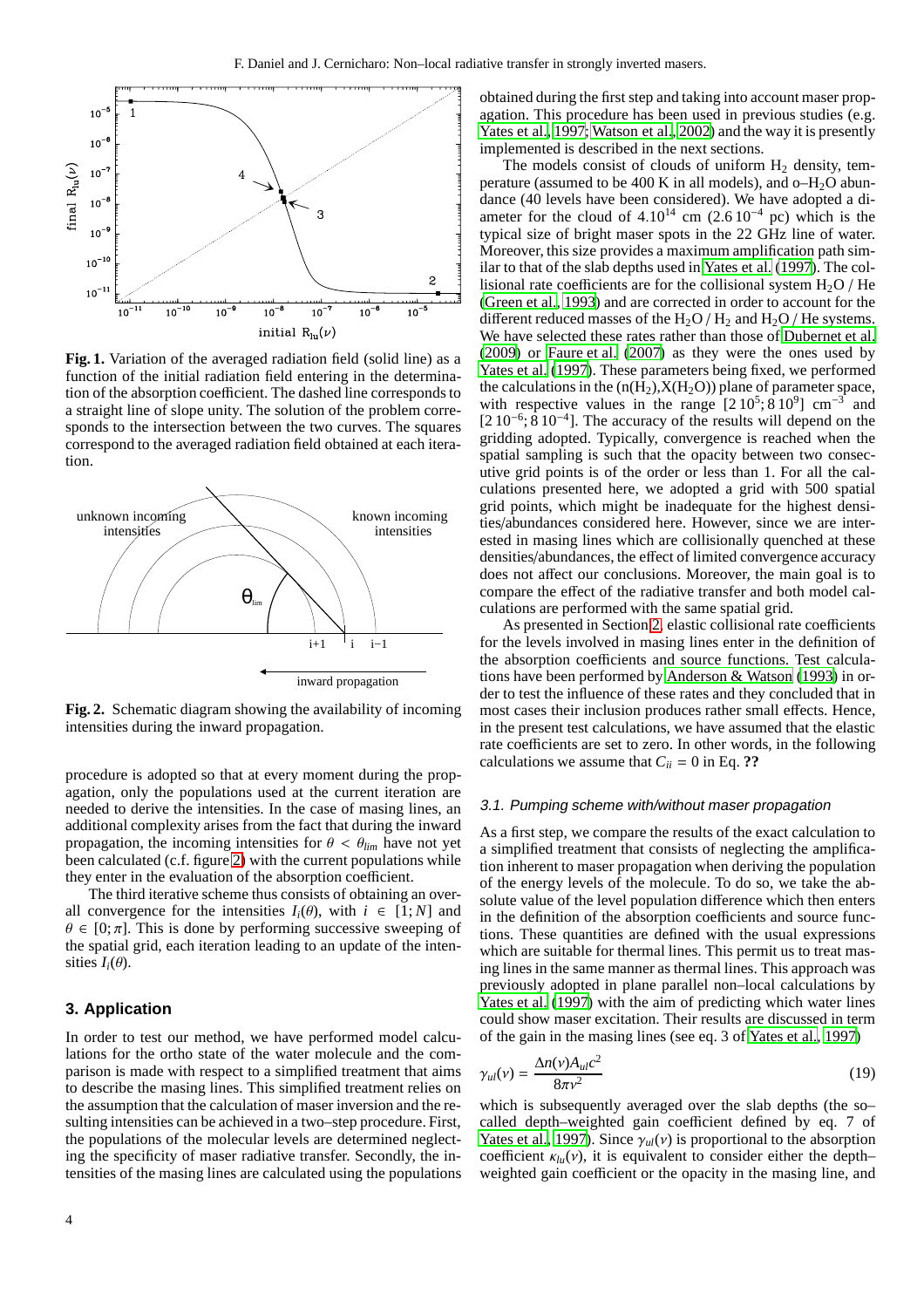in the following, we choose to discuss the results in terms of line opacities. We emphasise the fact that at this stage, the approximate method described here does not involve any treatment specific to maser radiation and that could account for saturation effects. Thus, the dependence on frequency of the population difference  $\Delta n(v)$  which enters in the definition of  $\gamma_{ul}(v)$  [or  $\kappa_{lu}(v)$ ] is just given by the Doppler line profile  $\phi(\nu)$ .



<span id="page-4-0"></span>Fig. 3. Isocontours of the o–H<sub>2</sub>O opacities at line centre for the  $6_{16} - 5_{23}$  line at 22 GHz, the  $4_{14} - 3_{21}$  line at 380 GHz and the  $4_{23} - 3_{30}$  line at 448 GHz lines. The left column corresponds to the models where the treatment of maser propagation is omitted and the right one to the current results (see text). The isocontour values as well as the correspondence between grey scale and opacity values are displayed on top of the two columns. The isocontours that correspond to opacities of -4 and -40 are displayed in thick blue lines. Negative values for the opacity correspond to red lines.

Figure [3](#page-4-0) shows the opacity at line centre of the 22 GHz  $(6_{16} -$ 5<sub>23</sub>), 380 GHz (4<sub>14</sub>-3<sub>21</sub>) and 448 GHz (4<sub>23</sub>-3<sub>30</sub>) masing lines, obtained in the two treatments (labelled respectively *on* or *o*ff according to whether maser propagation is accounted for or not). Figure [4](#page-4-1) shows the line opacities for the same lines with respect to cuts in density or  $H_2O$  abundance. We can see on these figures that including the current maser propagation treatment leads to a substantial decrease in the predicted line opacities for these lines. Indeed, without treating the exact radiation field in the masing lines, we obtain minimum optical depths of the order of -70 for the 22 GHz line and -40 for the 380 and 448 GHz transitions. With our method, the minimum optical depth for the 22 GHz line is reduced to -20 and to -5 for the other two lines.



<span id="page-4-1"></span>**Fig. 4.** Comparison between the opacities derived with (solid lines) or without (dashed lines) accounting for maser propagation for the masers at 22 GHz, 380 GHz and 448 GHz. The left column corresponds to a cut in density at  $n(H_2) = 2 \cdot 10^7 \text{ cm}^{-3}$  and the differences are shown with respect to variations in  $X(H_2O)$ . The right column corresponds to a fixed water abundance, i.e.  $X(H_2O) = 4 10^{-4}$ .



<span id="page-4-2"></span>**Fig. 5.** Brightness temperatures for the 22 GHz line obtained with the exact treatment (solid lines) and with the approximated treatment (dashed lines). The intensities correspond to a line of sight that crosses the centre of the sphere and are given for the rest frequency of the line.

## 3.2. Two–level maser propagation

In order to infer the influence of these changes in line opacities, we now consider the resulting masing line intensities. To do so, any reasonable approximated treatment should include a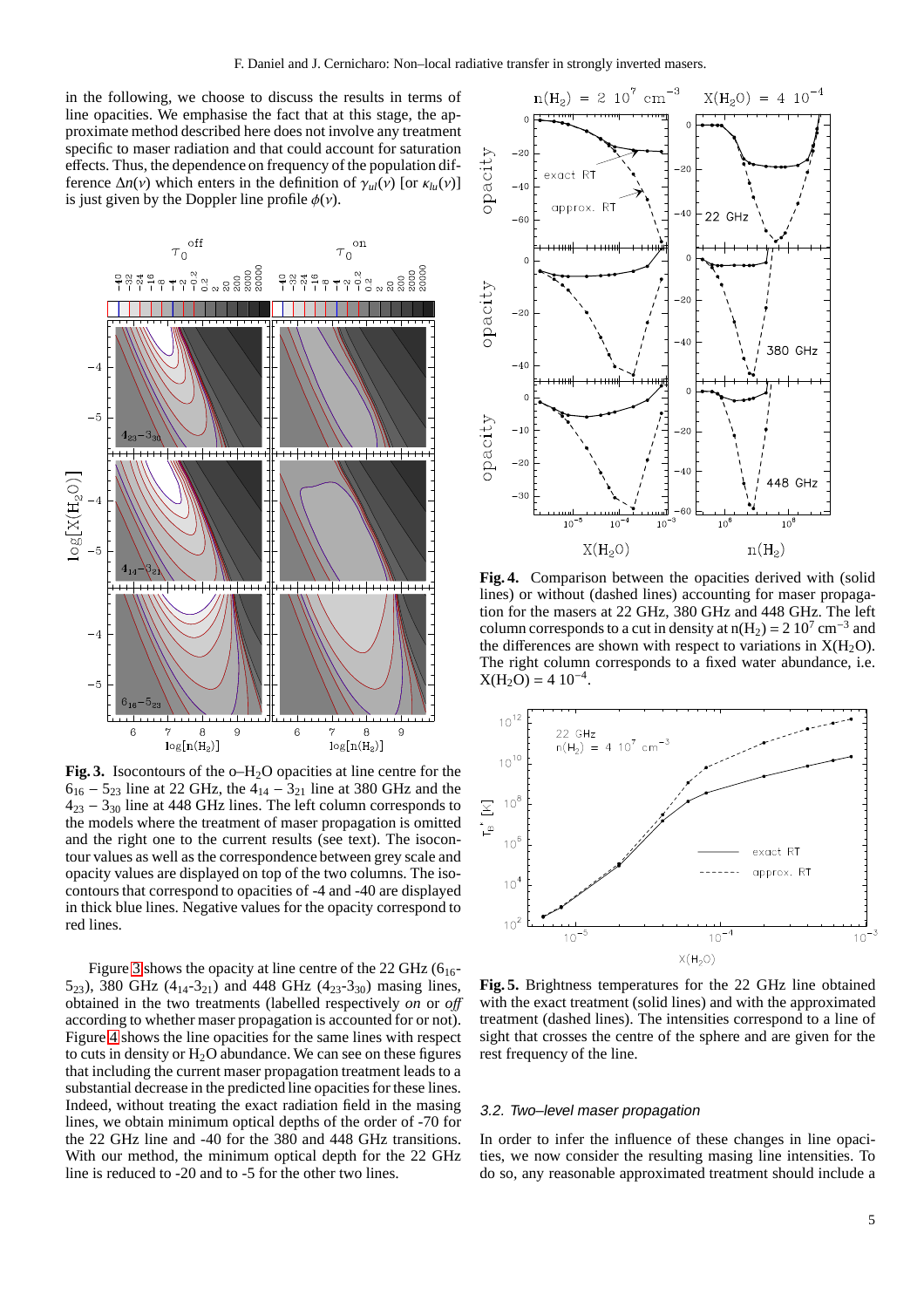

<span id="page-5-0"></span>**Fig. 6.** Emerging brightness temperature of the 22 GHz line for the model with  $n(H_2) = 4 \ 10^7$  and  $X(H_2O) = 6 \ 10^{-4}$ . The solid line corresponds to the intensity predicted by the exact calculation and the dashed line to the one predicted by the approximated RT (see text).

RT theory that accounts for saturation effects. To obtain a reference point for the current results, we proceed as follows: from the populations previously obtained in the approximate treatment, we compute the pump and loss rates  $\Lambda_i(v)$  and  $\Gamma_i(v)$ . These values enter in the definition of the population difference ∆*n*(*v*) through eq. [7.](#page-1-3) Then, for a given masing line, the intensities are computed by adjusting *Rlu*(*v*) as described in section [2.](#page-1-0)

Using this approximation, we obtain line intensities that differ largely from those obtained with the exact treatment described in section [2.](#page-1-0) This is illustrated in Fig. [5](#page-4-2) for the 22 GHz line. This figure shows the brightness temperatures obtained in the two treatments at a density  $n(H_2) = 4 \cdot 10^7 \text{ cm}^{-3}$ , for the centre of the line and for a line of sight that passes through the centre of the sphere. This figure shows that for water abundances  $X(H_2O)$  $> 5 \, 10^{-5}$  the approximate treatment leads to intensities larger by two orders of magnitude. This originates from the opacity overestimation obtained in the approximate treatment which has been discussed in the previous section. Additionally, Fig. [6](#page-5-0) compares the line profiles computed in the two treatments for the model with  $n(H_2) = 4 \cdot 10^7 \text{ cm}^{-3}$  and  $X(H_2O) = 6 \cdot 10^{-4}$ . In this figure, we see that the higher intensity found in the approximate treatment is accompanied by a broader line profile. This result is produced by the higher line saturation obtained in the approximate treatment with respect to the exact treatment. This fact is illustrated in figure [7](#page-5-1) where the ratio  $R_{lu}(v)/\bar{J}(v)$  is plotted as a function of the velocity offset to line centre and of the normalised radius in the cloud for the 22 GHz line and for the model with  $n(H_2)$  =  $410^7$  cm<sup>-3</sup> and  $X(H_2O) = 610^{-4}$ , for both the exact and approximated methods. We see in this figure that in the exact calculation the degree of saturation is low, i.e.  $R_{\mu\nu}(v)/\bar{J}(v) < 1$  at any radii. In contrast, the saturation is high in the approximate calculation with  $R_{lu}(v)/\bar{J}(v) > 10$  at most radii.





<span id="page-5-1"></span>**Fig. 7.** Ratio  $R_{lu}(v)/\bar{J}(v)$  as a function of the offset to line centre and of the normalized radius in the cloud. This ratio is given for the 22 GHz line and corresponds to the model with  $n(H_2) = 4$  $10^7$  and  $X(H_2O) = 6 \cdot 10^{-4}$ . The two plots correspond to (a) the exact treatment and (b) an approximated treatment (see text).

In the exact treatment, since the masing line intensities are taken into account when deriving the populations, the population difference between the upper and lower level of the masing line tends to be reduced by induced radiative de–excitation. On the other hand, in the approximate treatment, the averaged radiation field is largely underestimated. This entails that the amount of induced radiative de–excitation events is underestimated, which leads to a greater difference between the populations of the lower and upper levels. Consequently, the derived masing line opacity is larger which is accompanied by a larger degree of saturation of the line. So, the differences encountered in the two treatments originate in the overall flow of population from the upper to lower level, which is induced by radiative de-excitation. The evaluation of this flow of population differs in the two treatments since it relies on the accuracy of the determination of the intensities in the masing line.

We note that in section [2,](#page-1-0) eq. [7](#page-1-3) is derived from the velocity dependent SEE and from this expression it is seen that an increase in the average radiation field leads to a decrease in ∆*n*(ν). From similar considerations dealing with the velocity independent SEE, it can be seen that increasing the value of the radiation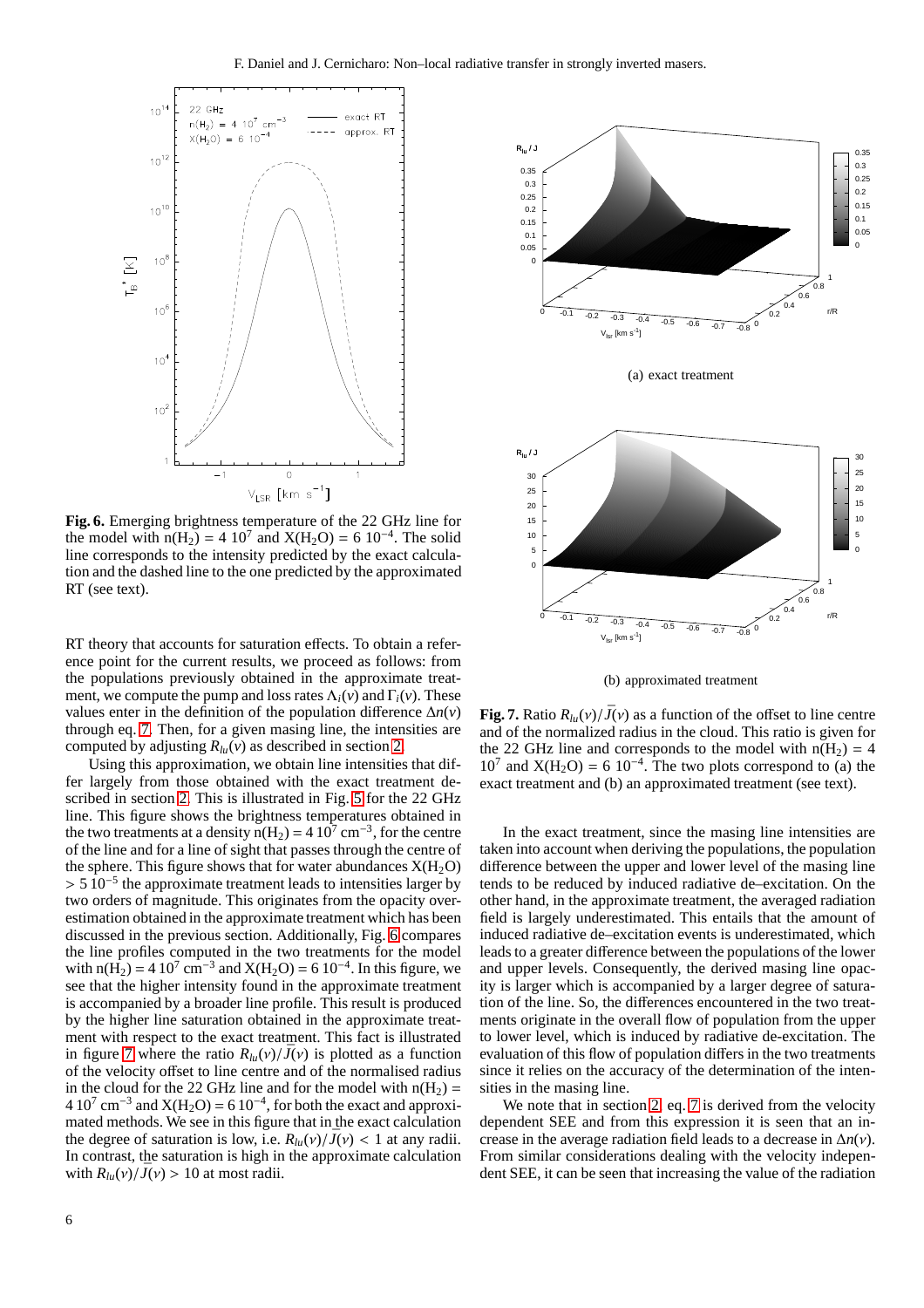

<span id="page-6-1"></span>**Fig. 8.** The left column corresponds to the opacity of three purely thermal lines which are obtained in a treatment where masing lines are treated explicitly. The right column corresponds to the ratio  $r_{\tau} = \tau^{off} / \tau^{on}$  of the opacities obtained with the two treatments (see text).

field for the maser transitions would lead to lower population differences for the levels involved in the maser transitions. This behaviour is not a specific case and we can infer from it that considering explicitly maser propagation will necessarily lead to a decrease in line optical depths in comparison to treatments where the average radiation field would be underestimated.

## 3.3. Thermal lines

The two treatments for maser propagation differ in the evaluation of the average radiation field of the masing lines. Considering the current maser propagation treatment leads to higher values for the average radiation field which, in turn, when inverting the SEE, leads to a diminution in the population differences between levels involved in maser transitions. The modification of the populations of these levels subsequently modifies the whole energy level populations. This is illustrated in figure [8](#page-6-1) for three lines which only show purely thermal emission. In this figure, we see that the opacities of these lines are modified and can show variations up to ∼ 25% between the two treatments in the region of the  $(n(H_2), X(H_2O))$  plane where maser transitions are the most opaque. Nevertheless, for the range of parameters considered here, the number of lines which suffer from optical depth variations greater than 10% is low, and for the majority of the thermal lines the opacities agree within a few percent between the two treatments.

# <span id="page-6-0"></span>**4. Maser prediction**

Most of the information that can be extracted from water line observations relies on the modelling of its excitation. From this point of view, water is a difficult molecule to treat since its high dipole moment causes most of its transitions to be sub–thermally excited (see, e.g. [Cernicharo et al., 2006b\)](#page-10-21), harbouring very large opacities (see, e.g. González-Alfonso et al., [1998\)](#page-10-22), and many of them being maser in nature [\(Cheung et al.](#page-10-23), [1969;](#page-10-23) [Waters et al., 1980;](#page-10-24) [Phillips et al.](#page-10-25) , [1980;](#page-10-25) [Menten et al.](#page-10-26) , [1990a](#page-10-26)[,b;](#page-10-27) [Menten & Melnick , 1991;](#page-10-28) [Cernicharo et al., 1990](#page-9-0), [1994,](#page-9-1) [1996,](#page-9-6) [1999,](#page-9-7) [2006b](#page-10-21); González-Alfonso et al., [1995](#page-10-29), [1998\)](#page-10-22). Accurate modeling thus requires, in addition to a good description of the source structure, the availability of collisional rate coefficients. Moreover, as discussed above, special formalisms have to be developed in order to have a realistic treatment of the transfer of radiation in the case of saturated masers. The method developed in the present work for masing lines is used to assess which water lines are expected to show maser excitation as well as the relative opacity of the masers. To do so, we have performed calculations for various gas kinetic temperatures,  $H_2$ and water volume densities. The grid was set up using the boundaries : 100 K < T<sub>k</sub> < 1000 K,  $10^6$  cm<sup>-3</sup> < n(H<sub>2</sub>) <  $10^{10}$  cm<sup>-3</sup> and n(H<sub>2</sub>O) ∈ {10<sup>2</sup>; 10<sup>3</sup>; 10<sup>4</sup>; 10<sup>5</sup>} cm<sup>-3</sup>. Additionally, the parameter space is reduced by considering that the water abundance cannot exceed a relative abundance of  $10^{-4}$  with respect to H<sub>2</sub>. This range of values for the considered parameters is appropriate to the case of the circumstellar envelopes of evolved stars. The ratios of the line opacities with respect to the maximum 22 GHz opacity are given in Table [1](#page-7-0) for  $o-H<sub>2</sub>O$  and Table [2](#page-7-1) for  $p-H<sub>2</sub>O$ . For the two water symmetries, we compare the opacities obtained with the rate coefficients of [Faure et al.](#page-10-20) [\(2007\)](#page-10-20) (indexed as SET1), [Dubernet et al.](#page-10-30) [\(2006,](#page-10-30) [2009](#page-10-19)); [Daniel et al. \(2010,](#page-10-31) [2011\)](#page-10-32) (indexed as SET2) and [Green et al. \(1993](#page-10-18)). In these tables, the ratios obtained with the approximation introduced by [Yates](#page-10-16) et al. [\(1997](#page-10-16)) are indicated in parentheses.

The parameter space considered here is a sub–space of the parameter space explored by [Yates et al.](#page-10-16) [\(1997\)](#page-10-16), since the maximum gas temperature in their calculation is 2000 K and because they include the pumping by dust photons. In the present case we use a lower boundary for the temperature since, in order to go higher, we would have to extrapolate the rate coefficients. Since we aim to compare various sets of collisional rate coefficients, we choose not to introduce artefacts due to the extrapolation procedure in the comparison of the results. Dust can play an important role in deriving the populations of water levels. However, since we report the ratio of the maximum opacity of the masing lines with respect to the maximum opacity of the 22 GHz line, the consideration of dust can only affect the current result for the lines which are radiatively pumped. For these lines, the ratios reported in Tables [1](#page-7-0) and [2](#page-7-1) have to be considered as lower limits. On the other hand, the ratios reported should be accurate for the lines which are collisionally pumped.

In order to compare the current results with the results reported by [Yates et al. \(1997\)](#page-10-16), we have to convert the population density ratio of the latter study into opacity ratios. To do so, we start from the definition of the opacity along a ray of length *L* along which the density populations are uniform. Assuming that the velocity profile  $\phi(y)$  can be expressed as a gaussian, the opacity at the line *i* centre is :

<span id="page-6-2"></span>
$$
\tau(i) = \frac{1}{8\pi^{\frac{3}{2}}} \times \frac{c^3}{v_i^3} A(i) g(i) \, \text{d}n(i) \times L \times \left[ \frac{2k_B T_i}{m} + \sigma_i^2 \right]^{-\frac{1}{2}} \tag{20}
$$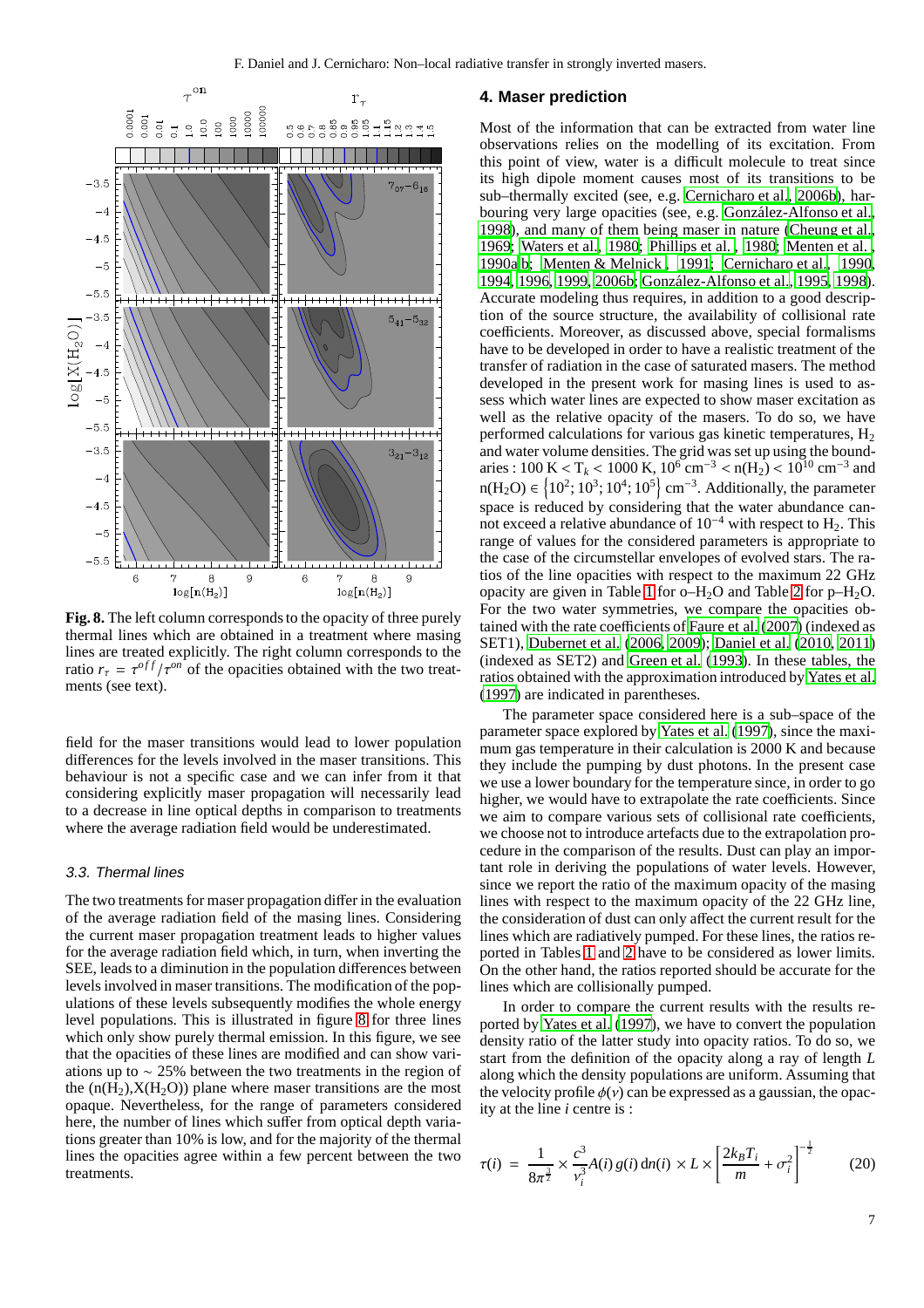| <b>Table 1.</b> Prediction of maser lines for different collisional rate coefficients sets. |  |
|---------------------------------------------------------------------------------------------|--|
|---------------------------------------------------------------------------------------------|--|

<span id="page-7-0"></span>

| Transition                   | Frequency | He         | $p-H_2$          | $p-H_2$    | $O-H2$           | $O-H2$           |
|------------------------------|-----------|------------|------------------|------------|------------------|------------------|
|                              | (GHz)     | Green      | SET <sub>1</sub> | SET2       | SET <sub>1</sub> | SET <sub>2</sub> |
| $ \tau_{22} $                |           | 8.2(10.7)  | 5.3(7.1)         | 9.1(15.1)  | 4.9(6.8)         | 7.6(10.1)        |
| $6_{1.6} - 5_{2.3}$          | 22        | 1.00(1.00) | 1.00(1.00)       | 1.00(1.00) | 1.00(1.00)       | 1.00(1.00)       |
| $10_{2.9} - 9_{3.6}$         | 321       | 0.73(0.88) | 1.11(1.16)       | 0.67(0.70) | 1.17(1.15)       | 0.78(0.89)       |
| $4_{1,4} - 3_{2,1}$          | 380       | 0.53(1.78) | 0.83(2.14)       | 0.50(1.85) | 0.93(2.35)       | 0.59(1.63)       |
| $6_{4,3} - 5_{5,0}$          | 439       | 0.48(0.63) | 0.83(1.03)       | 0.48(0.69) | 0.91(1.05)       | 0.60(0.93)       |
| $7_{5,2} - 6_{6,1}$          | 443       | 0.02(0.05) | 0.15(0.21)       | 0.11(0.13) | 0.16(0.24)       | 0.17(0.25)       |
| $4_{2,3} - 3_{3,0}$          | 448       | 0.42(1.49) | 0.68(1.89)       | 0.39(1.69) | 0.74(1.84)       | 0.49(1.55)       |
| $1_{1,0} - 1_{0,1}$          | 557       | < 0.01     | < 0.01           | < 0.01     | < 0.01           | < 0.01           |
| $5_{3,2} - 4_{4,1}$          | 621       | 0.45(1.69) | 0.76(2.31)       | 0.42(1.77) | 0.82(2.13)       | 0.53(1.84)       |
| $7_{2,5} - 8_{1,8}$          | 1146      | N(N)       | < 0.01           | N(N)       | ${}< 0.01$       | N(N)             |
| $3_{1,2} - 2_{2,1}$          | 1153      | 0.02(0.02) | 0.17(0.18)       | < 0.01     | 0.20(0.26)       | < 0.01           |
| $6_{3,4} - 5_{4,1}$          | 1158      | 0.18(0.80) | 0.36(1.61)       | 0.15(0.56) | 0.44(2.07)       | 0.24(1.37)       |
| $8_{5,4}-7_{6,1}$            | 1165      | 0.09(0.11) | 0.21(0.35)       | 0.04(0.04) | 0.21(0.37)       | 0.15(0.24)       |
| $7_{4,3} - 6_{5,2}$          | 1278      | 0.17(0.49) | 0.38(1.50)       | 0.14(0.41) | 0.43(1.70)       | 0.21(0.79)       |
| $8_{2,7} - 7_{3,4}$          | 1296      | 0.31(0.76) | 0.54(1.70)       | 0.30(0.90) | 0.59(1.89)       | 0.34(0.78)       |
| $8_{4.5} - 9_{1.8}$          | 1308      | N(N)       | N(N)             | N(N)       | N(N)             | N(N)             |
| $6_{2,5} - 5_{3,2}$          | 1322      | 0.19(0.34) | 0.41(0.95)       | 0.21(0.27) | 0.46(0.99)       | 0.26(0.45)       |
| $8_{5,4} - 9_{2,7}$          | 1596      | N(N)       | N(N)             | N(N)       | N(N)             | N(N)             |
| $8_{4,5}$ – 7 <sub>5.2</sub> | 1885      | 0.01(0.02) | 0.06(0.06)       | 0.01(0.01) | 0.10(0.10)       | 0.03(0.03)       |
| $5_{2,3} - 4_{3,2}$          | 1918      | < 0.01     | < 0.01           | < 0.01     | 0.01(0.01)       | < 0.01           |
| $8_{3,6}-7_{4,3}$            | 2245      | < 0.01     | 0.20(0.30)       | 0.01(0.02) | 0.27(0.43)       | 0.01(0.02)       |
| $7_{3,4} - 6_{4,3}$          | 2567      | < 0.01     | < 0.01           | N(N)       | ${}< 0.01$       | < 0.01           |
| $8_{3,6} - 9_{0,9}$          | 2577      | N(N)       | N(N)             | (N)        | N(N)             | N(N)             |
| $9_{2,7} - 10_{1,10}$        | 2619      | N(N)       | N(N)             | (N)        | N(N)             | N(N)             |
| $9_{4,5}-8_{5,4}$            | 3150      | N(N)       | N(N)             | (N)        | N(N)             | N(N)             |

**Notes.** The first line gives the maximum 22 GHz opacity  $(\tau_{22})$  obtained for the density and temperature range covered in this study (see Sec. [4\)](#page-6-0). For each masing line, the ratio of the maximum opacity to  $\tau_{22}$  is given, making use of the approximate treatment described in Sec. [3](#page-3-0) (numbers in parentheses) or with the current method. The transitions in bold correspond to the maser transitions predicted by the present work and not predicted by [Yates et al. \(1997](#page-10-16)). The transitions with opacity ratio below  $10^{-5}$  as well as the transitions that do not show population inversion are reported with the N symbol.

| Transition           | Frequency | He           | $p-H_2$    | $p-H_2$      | $\overline{\text{o-H}_2}$ | $O-H2$     |
|----------------------|-----------|--------------|------------|--------------|---------------------------|------------|
|                      | (GHz)     | Green        | SET1       | SET2         | SET1                      | SET2       |
| $ \tau_{22} $        |           | 8.2(10.7)    | 5.3(7.1)   | 9.1(15.1)    | 4.9(6.8)                  | 7.6(10.1)  |
| $3_{1,3} - 2_{2,0}$  | 183       | 0.64(1.22)   | 0.98(1.55) | 0.59(1.29)   | 1.08(1.63)                | 0.70(1.16) |
| $5_{1,5} - 4_{2,2}$  | 325       | 0.61(1.24)   | 0.85(1.29) | 0.57(1.35)   | 0.93(1.32)                | 0.68(1.22) |
| $7_{5,3} - 6_{6,0}$  | 437       | < 0.01(0.02) | 0.16(0.23) | 0.09(0.12)   | 0.15(0.22)                | 0.13(0.21) |
| $6_{4,2} - 5_{5,1}$  | 471       | 0.46(0.65)   | 0.80(1.15) | 0.46(0.70)   | 0.83(1.06)                | 0.59(0.97) |
| $5_{3,3} - 4_{4,0}$  | 475       | 0.49(1.40)   | 0.77(1.79) | 0.44(1.42)   | 0.86(1.80)                | 0.60(1.60) |
| $6_{2,4} - 7_{1,7}$  | 488       | N(N)         | < 0.01     | N(N)         | < 0.01                    | < 0.01     |
| $2_{1,1} - 2_{0,2}$  | 752       | N(N)         | N(N)       | N(N)         | N(N)                      | N(N)       |
| $9_{2,8}-8_{3,5}$    | 906       | 0.45(1.07)   | 0.73(1.41) | 0.43(1.00)   | 0.79(1.32)                | 0.49(0.98) |
| $4_{2,2} - 3_{3,1}$  | 916       | 0.25(0.56)   | 0.36(0.84) | 0.25(0.73)   | 0.39(0.92)                | 0.29(0.81) |
| $5_{2,4} - 4_{3,1}$  | 970       | 0.26(0.80)   | 0.55(2.77) | 0.21(0.81)   | 0.60(3.06)                | 0.32(1.21) |
| $1_{1,1} - 0_{0,0}$  | 1113      | N(N)         | N(N)       | N(N)         | N(N)                      | N(N)       |
| $7_{4,4} - 6_{5,1}$  | 1173      | 0.19(0.41)   | 0.41(0.96) | 0.18(0.29)   | 0.45(0.98)                | 0.23(0.67) |
| $8_{5,3} - 7_{6,2}$  | 1191      | 0.18(0.21)   | 0.15(0.24) | 0.14(0.18)   | 0.19(0.29)                | 0.24(0.38) |
| $7_{4,4} - 8_{1,7}$  | 1345      | N(N)         | N(N)       | N(N)         | N(N)                      | N(N)       |
| $9_{4,6} - 10_{1,9}$ | 1435      | N(N)         | N(N)       | N(N)         | N(N)                      | N(N)       |
| $7_{2,6} - 6_{3,3}$  | 1441      | 0.25(0.41)   | 0.49(1.61) | 0.23(0.35)   | 0.55(1.88)                | 0.29(0.47) |
| $6_{3,3} - 5_{4,2}$  | 1542      | 0.15(0.15)   | 0.28(0.35) | 0.13(0.11)   | 0.32(0.49)                | 0.20(0.35) |
| $7_{3,5} - 6_{4,2}$  | 1766      | 0.06(0.07)   | 0.24(0.39) | 0.04(0.06)   | 0.30(0.50)                | 0.07(0.11) |
| $8_{4,4} - 7_{5,3}$  | 2162      | $< 0.01$ (N) | < 0.01     | < 0.01       | < 0.01                    | < 0.01     |
| $9_{3,7} - 8_{4,4}$  | 2532      | < 0.01       | 0.16(0.18) | < 0.01(0.01) | 0.20(0.23)                | < 0.01     |
| $9_{4.6} - 8_{5.3}$  | 2547      | N(N)         | < 0.01     | < 0.01       | < 0.01                    | N(N)       |
| $6_{2,4} - 5_{3,3}$  | 2962      | N(N)         | ${}< 0.01$ | N(N)         | ${}_{< 0.01}$             | N(N)       |
| $8_{3,5} - 7_{4,4}$  | 3670      | N(N)         | < 0.01     | N(N)         | < 0.01                    | N(N)       |

<span id="page-7-1"></span>Table 2. Same as Table [1](#page-7-0) but for p-H<sub>2</sub>O

**Notes.** The ratios are still given as a function of the maximum 22 GHz opacity.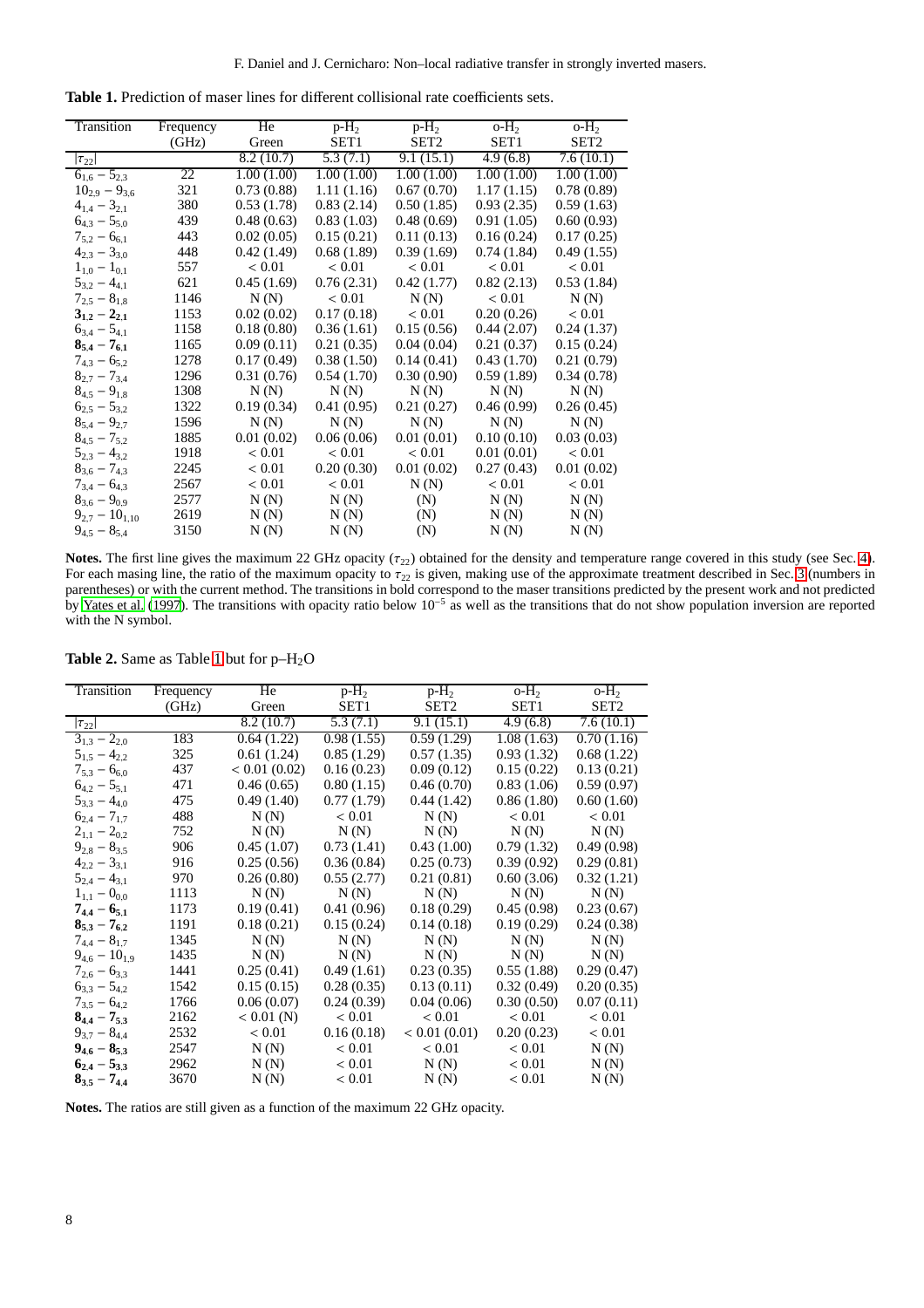$\mathcal{E}$ 

where  $v_i$  is the rest frequency of line *i*,  $A(i)$  is the Einstein coefficient for spontaneous emission,  $g(i)$  is the degeneracy of the upper level of the transition and  $dn(i)$  is the population difference per sub–level. This latter quantity is the one considered by [Yates et al. \(1997\)](#page-10-16) and is defined as :

$$
dn(i) = \left(\frac{n_l}{g_l} - \frac{n_u}{g_u}\right) \tag{21}
$$

where the indexes *u* and *l* stand respectively for the upper and lower level of transition *i*. In Eq. [20,](#page-6-2) the gas temperature  $T_i$  and turbulence velocity  $\sigma_i$  are indexed according to the line, since in the comparison, we only retain the physical parameters that lead to the maximum opacity for this particular line. The opacity ratio thus correlate to the population density ratio considered by [Yates et al.](#page-10-16) [\(1997\)](#page-10-16) through :

<span id="page-8-0"></span>
$$
\frac{\tau_1}{\tau_2} = \left(\frac{v_2}{v_1}\right)^3 \frac{A(1)}{A(2)} \frac{g(1)}{g(2)} \frac{dn(1)}{dn(2)} \times \left[\frac{2k_B T_1}{m} + \sigma_1^2\right]^{-\frac{1}{2}} \left[\frac{2k_B T_2}{m} + \sigma_2^2\right]^{\frac{1}{2}}
$$
\n(22)

Since the temperatures and turbulence of the models for which the ratios are given in Table 2 of [Yates et al. \(1997](#page-10-16)) are unknown, we assume  $T_1 = T_2$  and  $\sigma_1 = \sigma_2$  while performing the conversion. The maximum error introduced by this assumption is typically of a factor ∼ 2-3 (considering that the 22 GHz has its maximum inversion at 600 K as stated in Yates (1997). ) By considering col. 5 of Table [4,](#page-9-8) it can be seen that the values currently obtained and the one obtained by [Yates et al.](#page-10-16) [\(1997\)](#page-10-16) can differ by factors larger than 2-3. The differences might arise from the use of plane–parallel geometry in [Yates et al. \(1997\)](#page-10-16) against spherical geometry in the current work, or because we do not consider the effect introduced by the pumping by dust photons in the current study. By examining the results of the comparison reported for  $o$ -H<sub>2</sub>O in Table [4](#page-9-8) and for the lines with frequencies higher than 1.3 THz ( $\lambda$  < 230  $\mu$ m), we can see that the ratios can take high values above this threshold frequency and tend to increase while the frequency increases. Since this behaviour is correlated with the shape of the dust emission, it can be guessed that a quantitative comparison between the two works is plagued by the absence of consideration of dust radiation in the present work.

By comparison to previous calculations [\(Neufeld & Melnick, 1991;](#page-10-33) [Yates et al., 1997\)](#page-10-16), we find that the  $8_{5,4} - 7_{6,1}$  (1165 GHz),  $7_{4,4} - 6_{5,1}$  (1173 GHz),  $8_{5,3} - 7_{6,2}$ (1191 GHz) lines can show population inversion with substantial opacities, independently of the set of rate coefficients used. These lines were not predicted to be masers in the previous studies. The rest of the lines considered in this work agree with the predictions of [Yates et al.](#page-10-16) [\(1997\)](#page-10-16) with respect to the possibility of masing action, at least for the lines that show substantial inversion.

Considering the effects introduced by the collisional rate coefficients, we find that the variations from one set to another are moderate. The lines which are found to be inverted are the same, independently of the set considered, and most of the opacities show variations of the order of a factor 2 or less. Our method to treat the RT of the maser lines introduces large differences in the computed line opacities; indeed, for most of the lines, the opacities derived with the exact treatment are lower by up to a factor 4–5 in comparison to the opacities derived with the approximated treatment.

Interestingly, we find that many lines can show substantial inversion. This is in agreement with the observations made by [Menten et al.](#page-10-34) [\(2008\)](#page-10-34) who report the fluxes of 9 maser transitions of water. Note that the 437 GHz  $7_{5,3} - 6_{6,0}$  whose first detection is reported in the latter study is expected to show a substantial inversion (as was found in [Yates et al.](#page-10-16), [1997\)](#page-10-16) while this line was not found to be inverted by [Neufeld & Melnick \(1991\)](#page-10-33).

Finally, [Humphreys et al.](#page-10-35) [\(2001\)](#page-10-35) presented models for the excitation of the 22, 183, 321 and 325 GHz water lines in the circumstellar envelopes (CSE) of AGB stars. They found the different masing lines to be excited in specific regions of the CSE, thus predicting different morphologies of the emission maps for the masing lines they considered. A direct comparison with their results is not possible, since in their study, the model that describes the circumstellar envelope is rather elaborated. Indeed, they first compute the H<sup>2</sup> volume density, gas temperature and expansion velocity from an hydrodynamical code. As a second step, they randomly define masing spots in the envelope and solve the 1D transfer problem for the various spots using the LVG approximation. The physical parameters that concern each emitting spot is defined according to its distance to the star with respect to the parameters obtained from the hydrodynamical model. Finally, the level populations derived from the LVG calculation are then used in a code that propagates the radiation and that takes into account maser saturation in order to calculate the emission of each spot. Performing such a model is out of the scope of the current study, but it is possible to qualitatively discuss their results with the current ones. In Fig. [9,](#page-11-0) we show the opacities of various water maser lines as a function of the  $H_2$  volume density. The rate coefficients used consider  $o-H_2$  as a collisional partner and are taken from SET2. The opacities are obtained using the treatment for maser propagation and for each line, the opacity is given at 500K and 1000K.

One of the conclusion drawn by [Humphreys et al. \(2001\)](#page-10-35) is that the 321 and 22 GHz are sensitive to the acceleration zone of the CSE. Additionally, the 321 GHz line is predicted to trace only a region close to the star while the 22 GHz emission extends further outside (see Fig. 9 of [Humphreys et al.](#page-10-35), [2001\)](#page-10-35). Considering the opacities reported in Fig. [9,](#page-11-0) we can see that the current results support those findings. Indeed, at densities  $\sim 10^9$  cm<sup>-3</sup>, the 22 GHz line is the only masing line which is still subsequently inverted. At such a high  $H<sub>2</sub>$  density, the other masing lines are found to be collisionaly quenched. Moreover, the 321 GHz line is inverted only at relatively high  $H_2$  densities, ie.  $n(H_2) > 210^7$  cm<sup>-3</sup> which support the fact that this line only traces the innermost part of the CSE. [Humphreys et al.](#page-10-35) [\(2001](#page-10-35)) also find that the emission in the 325 GHz line resembles that of the 22 GHz. In the current study, by examining the behaviour of the opacities of those two lines shown in Fig. [9,](#page-11-0) we can indeed see that these lines have similar excitation conditions. Additionaly [Humphreys et al. \(2001\)](#page-10-35) predicted the 183 GHz line to be inverted in the outermost part of the CSE. In this region, the  $H_2$  density is too low to produce inversion in the other masers. Referring to Fig. [9,](#page-11-0) we can see that at  $n(H_2) \sim 10^6$  cm<sup>-3</sup>, the 183 GHz line is indeed subsequently inverted while the other lines are not. Finally, considering the behaviour of the opacities reported in Fig. [9,](#page-11-0) it is possible to qualitatively predict the morphology that the lines not considered by [Humphreys et al. \(2001\)](#page-10-35) should have. As an example, the emission in the 380 GHz line should resemble the 183 GHz one and the 439 and 470 GHz lines should behave similarly to the 321 GHz line.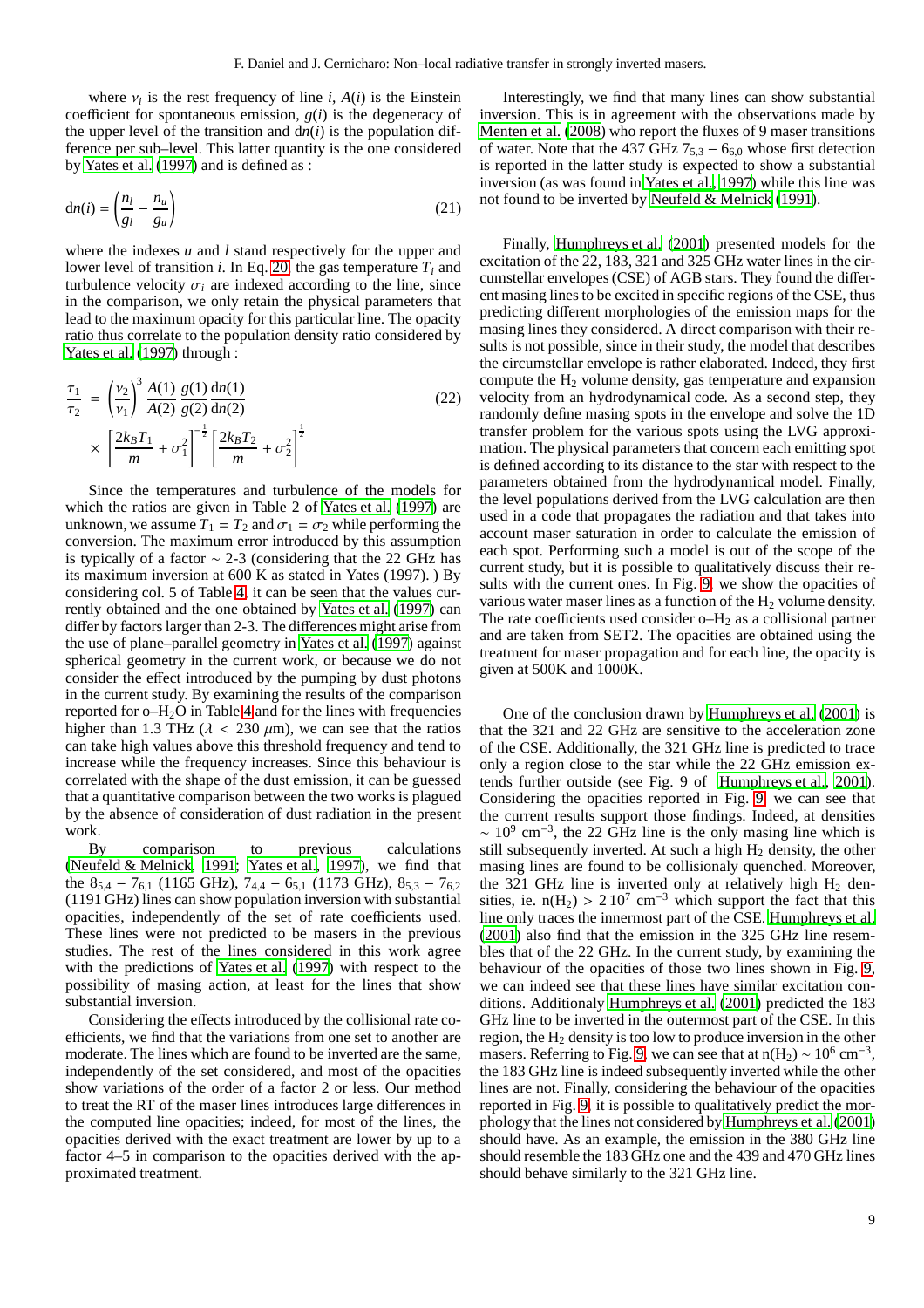| $o/p-\overline{H_2O}$ Transition          | Frequency (GHz) | Yates97 | current    | Yates97/current |
|-------------------------------------------|-----------------|---------|------------|-----------------|
| $6_{1,6} - 5_{2,3}$                       | 22              | 1.0     | 1.00       | 1.00            |
| $10_{2,9} - 9_{3,6}$                      | 321             | 0.59    | 0.88       | 0.67            |
| $4_{1,4} - 3_{2,1}$                       | 380             | 1.46    | 1.78       | 0.82            |
| $6_{4,3} - 5_{5,0}$                       | 439             | 0.13    | 0.63       | 0.20            |
| $7_{5,2} - 6_{6,1}$                       | 443             | 0.14    | 0.05       | 2.89            |
| $4_{2,3}$ – $3_{3,0}$                     | 448             | 1.12    | 1.49       | 0.75            |
| $5_{3,2} - 4_{4,1}$                       | 621             | 0.36    | 1.69       | 0.21            |
| $6_{3,4} - 5_{4,1}$                       | 1158            | 0.89    | 0.80       | 1.11            |
| $7_{4,3} - 6_{5,2}$                       | 1278            | 0.09    | 0.49       | 0.19            |
| $8_{2,7} - 7_{3,4}$                       | 1296            | 1.74    | 0.76       | 2.29            |
| $6_{2.5} - 5_{3.2}$                       | 1322            | 3.11    | 0.34       | 9.17            |
| $8_{4.5} - 7_{5.2}$                       | 1885            | 0.31    | 0.02       | 15.7            |
| $5_{2,3} - 4_{3,2}$                       | 1918            | 1.74    | < 0.01     | >173            |
| $8_{3.6} - 7_{4.3}$                       | 2245            | 0.86    | ${}< 0.01$ | > 85            |
| $\frac{7_{3,4}-6_{4,3}}{3_{1,3}-2_{2,0}}$ | 2567            | 1.17    | < 0.01     | >116            |
|                                           | 183             | 0.83    | 1.22       | 0.68            |
| $5_{1.5} - 4_{2.2}$                       | 325             | 1.02    | 1.24       | 0.82            |
| $7_{5,3} - 6_{6,0}$                       | 437             | 0.10    | 0.02       | 4.80            |
| $6_{4.2} - 5_{5.1}$                       | 471             | 0.07    | 0.65       | 0.11            |
| $5_{3,3} - 4_{4,0}$                       | 475             | 0.25    | 1.40       | 0.18            |
| $9_{2,8}-8_{3,5}$                         | 906             | 0.60    | 1.07       | 0.55            |
| $4_{2,2} - 3_{3,1}$                       | 916             | 0.48    | 0.56       | 0.86            |
| $5_{2,4} - 4_{3,1}$                       | 970             | 1.19    | 0.80       | 1.49            |
| $7_{2.6} - 6_{3.3}$                       | 1441            | 1.07    | 0.41       | 2.62            |
| $6_{3,3} - 5_{4,2}$                       | 1542            | 0.11    | 0.15       | 0.72            |
| $7_{3,5} - 6_{4,2}$                       | 1766            | 0.15    | 0.07       | 2.21            |

<span id="page-9-8"></span>Table 3. Comparison of the current results with [Yates et al. \(1997\)](#page-10-16)'s results.

**Notes.** Comparison of the opacities obtained in the present work (column 4) to the one estimated from [Yates et al.](#page-10-16) [\(1997](#page-10-16)) (column 3). In this latter case, the opacities are obtained from the population density ratio they reported and making use of Eq. [22](#page-8-0) (see text for details). The last column gives the opacity ratio obtained in the two studies.

# **5. Conclusions**

The present work deals with obtaining a self–consistent solution for the problem of maser propagation within the scope of non– local radiative transfer. Test cases are presented for the water molecule in which the importance of dealing with maser propagation is emphasised, by comparison to a simplified treatment for the radiative transfer. The main conclusions are :

- 1. A self-consistent solution for the radiative transfer in masing lines can be obtained within the scope of the short characteristic method, with subsequent modification of the algorithm used to treat thermal lines due to the integro–differential nature of the transfer equation.
- 2. The preconditioning of the statistical equilibrium equations is not feasible using the current method and the Ng acceleration technique cannot be used, so that the algorithm has the convergence rate of the Lambda iterative scheme.
- 3. The test cases performed for the water molecule have shown that neglecting maser propagation can lead to substantial errors in the estimate of the masing line opacities, with differences greater than a factor 2. Dealing with strongly inverted masers, it means errors of several orders of magnitude in the prediction of line intensities.
- 4. In the region where strong masing lines are present, the radiation field in these lines perturbs the whole population of the molecule. Therefore, including maser propagation also modifies the determination of line opacities for purely thermal lines and in the present test cases, maximum differences of the order of a few 10% are found between the two methods adopted. Nevertheless, the number of lines affected is rather low and most of the lines have identical optical depths

in the two treatments. Given the larger computational time required to solve the maser propagation, the approximation used in this study is a good alternative if one is concerned with interpreting the emission of non–masing lines.

5. We give predictions of  $H_2O$  maser opacities for physical conditions typical of circumstellar envelopes of AGB stars. In addition, the predictions based on various sets of rate coefficients involving He,  $p-H_2$  or  $o-H_2$  are compared. We find that from one set to another, the relative opacities of the masing lines are similar. However, the absolute scale of the opacities are within a factor ∼ 2 depending on the set used.

*Acknowledgements.* The authors want to thank the referee M.D. Gray for its useful comments that enable to improve the current manuscript. We also want to thank A. Baudry for useful discussions concerning the current study. The authors want to thank J. Roberts and T. Bell for their careful reading of the manuscript. This paper was partially supported within the programme CONSOLIDER INGENIO 2010, under grant Molecular Astrophysics: The Herschel and ALMA Era.- ASTROMOL (Ref.: CSD2009- 00038). We also thank the Spanish MICINN for funding support through grants AYA2006-14876 and AYA2009-07304.

## **References**

- <span id="page-9-5"></span>Anderson, N., & Watson, W. D. 1993, ApJ, 407, 620
- <span id="page-9-3"></span>Bettwieser, E. V., & Kegel, W. H. 1974, A&A, 37, 291
- <span id="page-9-4"></span>Bettwieser, E. 1976, A&A, 50, 231
- <span id="page-9-0"></span>Cernicharo, J., Thum, C., Hein, H., John, D., Garcia, P., & Mattioco, F. 1990, A&A, 231, L15
- <span id="page-9-1"></span>Cernicharo, J., Gonzalez-Alfonso, E., Alcolea, J., Bachiller, R., & John, D. 1994, ApJ, 432, L59
- <span id="page-9-6"></span>Cernicharo, J., González-Alfonso, E., Bachiller, R. 1996, A&A, 305
- <span id="page-9-7"></span>Cernicharo, J., Pardo, E., Serabyn et al., 1999, ApJ, 520, L131
- <span id="page-9-2"></span>Cernicharo, J., Pardo, J.R., Weiss, A., 2006, ApJ, 646, L49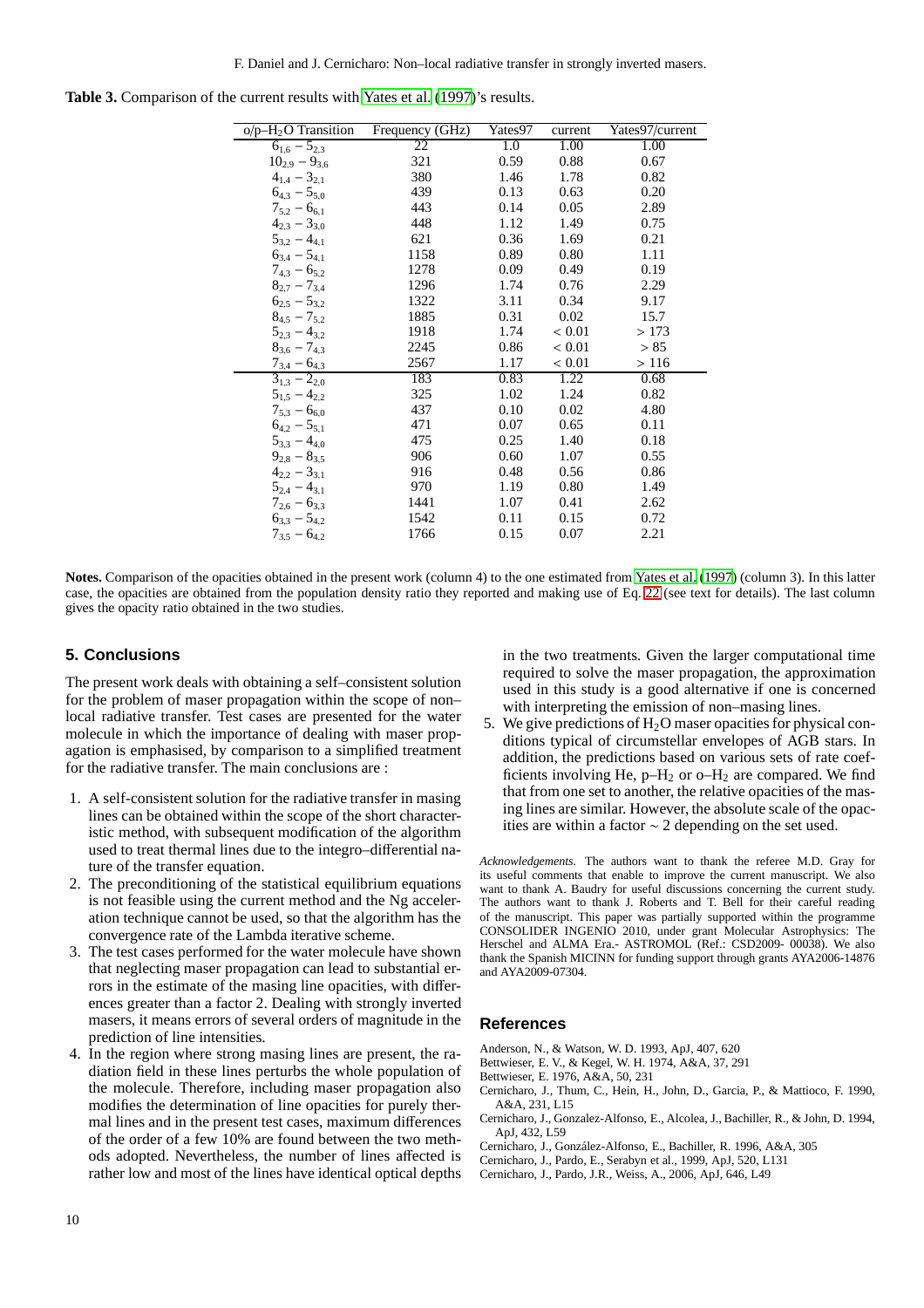- <span id="page-10-21"></span>Cernicharo, J., Goicoechea , J., Pardo, J.R., A. Asensio-Ramos, 2006, ApJ, 642, 940
- <span id="page-10-23"></span>Cheung, A.C., Rank, D.M., Townes, C.H. et al., 1969, Nature, 221, 626
- <span id="page-10-9"></span>Collison, A. J., & Nedoluha, G. E. 1995, ApJ, 442, 311
- <span id="page-10-15"></span>Daniel, F., & Cernicharo, J. 2008, A&A, 488, 1237
- <span id="page-10-31"></span>Daniel, F., Dubernet, M., Pacaud, F., Grosjean, A. 2010, A&A, 517, A13+
- <span id="page-10-32"></span>Daniel, F., Dubernet, M., Grosjean, A. 2011, A&A
- <span id="page-10-1"></span>Davies, R. D., Rowson, B., Booth, R. S., Cooper, A. J., Gent, H., Adgie, R. L., & Crowther, J. H. 1967, Nature, 213, 1109
- <span id="page-10-7"></span>Deguchi, S., & Watson, W. D. 1989, ApJ, 340, L17
- <span id="page-10-30"></span>Dubernet, M.-L., Daniel, F., Grosjean, A., et al. 2006, A&A, 460, 323
- <span id="page-10-19"></span>Dubernet, M.-L., Daniel, F., Grosjean, A., & Lin, C. Y. 2009, A&A, 497, 911
- <span id="page-10-6"></span>Elitzur, M., Hollenbach, D. J., & McKee, C. F. 1989, ApJ, 346, 983
- <span id="page-10-2"></span>Elitzur, M. 1992, Astrophysics and Space Science Library, 170
- <span id="page-10-12"></span>Elitzur, M. 1994, ApJ, 422, 751
- <span id="page-10-20"></span><span id="page-10-11"></span>Emmering, R. T., & Watson, W. D. 1994, ApJ, 424, 991 Faure, A., Crimier, N., Ceccarelli, C., Valiron, P., Wiesenfeld, L., & Dubernet,
- M. L. 2007, A&A, 472, 1029 Fish, V. L. 2007, IAU Symposium, 242, 71
- <span id="page-10-5"></span>
- <span id="page-10-29"></span>González-Alfonso E., Cernicharo J., Bachiller R., Fuente A., 1995, A&A, 293, T<sub>Q</sub>
- <span id="page-10-22"></span>Gonz´alez-Alfonso, E., Cernicharo, J., Alcolea, J., Orlandi, M.A. 1998, A&A, 334, 1016
- <span id="page-10-3"></span>Gray, M. 1999, Royal Society of London Philosophical Transactions Series A, 357, 3277
- <span id="page-10-18"></span>Green, S., Maluendes, S., & McLean, A. D. 1993, ApJS, 85, 181
- <span id="page-10-35"></span>Humphreys, E. M. L., Yates, J. A., Gray, M. D., Field, D., & Bowen, G. H. 2001, A&A, 379, 501
- <span id="page-10-4"></span>Humphreys, E. M. L. 2007, IAU Symposium, 242, 471
- <span id="page-10-8"></span>Kylafis, N. D., & Pavlakis, K. G. 1999, NATO ASIC Proc. 540: The Origin of Stars and Planetary Systems, 553
- <span id="page-10-26"></span>Menten, K.L, Melnick, G.J., Phillips, T.G. 1990a, ApJ, 350, L41
- <span id="page-10-27"></span>Menten, K.L, Melnick, G.J., Phillips, T.G., Neufeld, D.A., 1990b, ApJ, 363, L27 Menten K., & Melnick G.J. 1991, ApJ, 377, 647
- <span id="page-10-28"></span>
- <span id="page-10-34"></span>Menten, K. M., Lundgren, A., Belloche, A., Thorwirth, S., & Reid, M. J. 2008, A&A, 477, 185
- <span id="page-10-33"></span>Neufeld, D. A., & Melnick, G. J. 1991, ApJ, 368, 215
- <span id="page-10-10"></span>Neufeld, D. A. 1992, ApJ, 393, L37
- <span id="page-10-14"></span>Olson G.L. and Kunasz P.B. 1987,JQSRT, 38, 325
- <span id="page-10-25"></span>Phillips, T.G., Kwan, J., and Huggins, P.J. 1980, in *IAU Symposium 87 : Interstellar Molecules*, ed. B.H. Andrew (Dordrecht: Reidel), p 21.
- <span id="page-10-13"></span>Rybicki, G. B., & Hummer, D. G. 1991, A&A, 245, 171
- <span id="page-10-24"></span>Waters, J.W., Gustincic, J.J., Kakar, et al., 1980, ApJ, 235, 57
- <span id="page-10-17"></span>Watson, W. D., Sarma, A. P., & Singleton, M. S. 2002, ApJ, 570, L37
- <span id="page-10-0"></span>Weaver, H., Williams, D. R. W., Dieter, N. H., & Lum, W. T. 1965, Nature, 208,  $29$
- <span id="page-10-16"></span>Yates, J. A., Field, D., & Gray, M. D. 1997, MNRAS, 285, 303